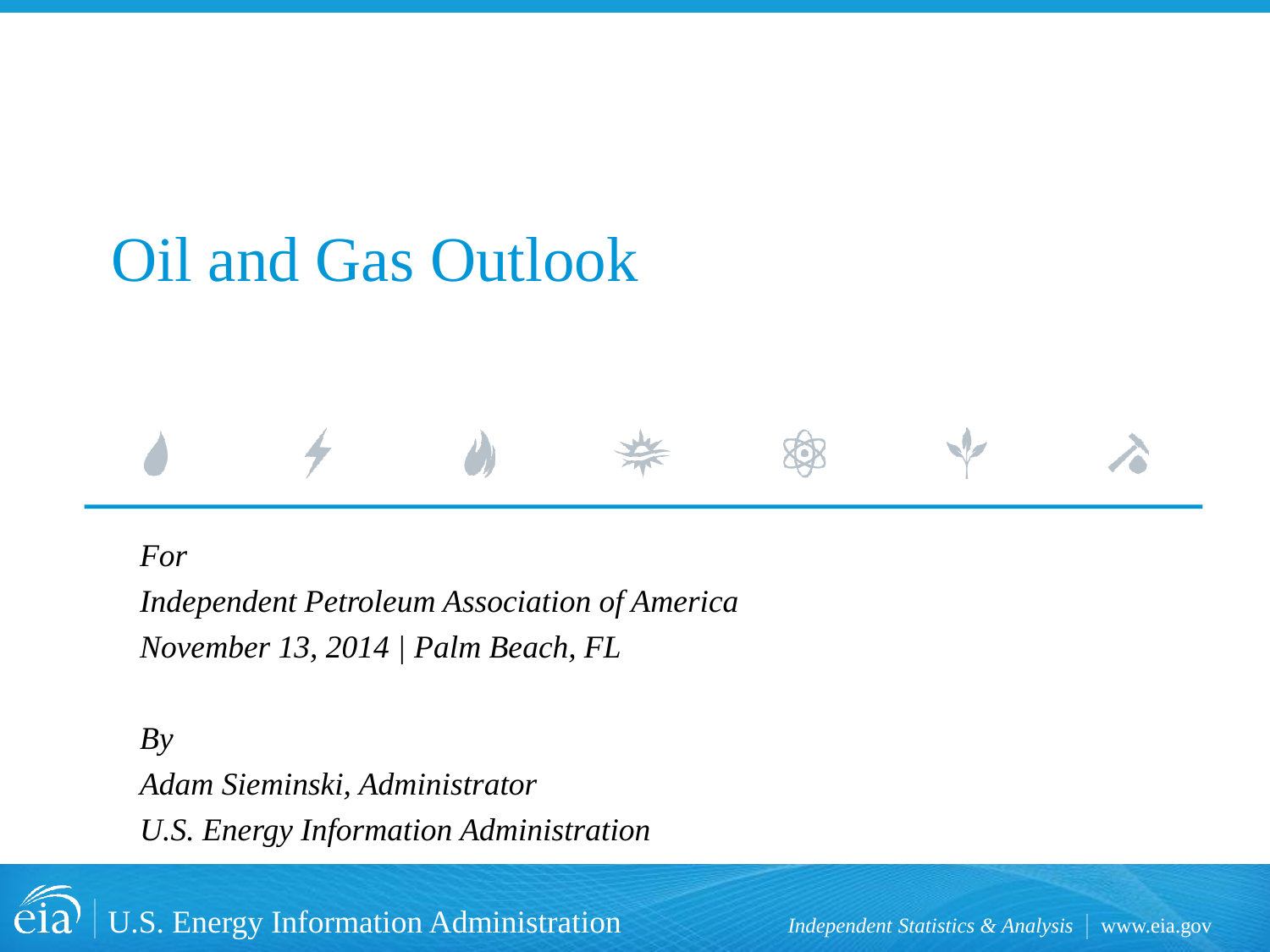### Recent research

### • **Growth in light sweet crude oil production**

– U.S. supply of lighter API gravity crude will continue to outpace that of medium and heavier crudes; more than 60% of EIA's forecast of production growth for 2014 and 2015 consists of sweet grades with API gravity 40+ oil; 28% of production growth in 2015 is Gulf of Mexico API gravity 27-35 medium sour oil

### • **Updated LNG Study**

– EIA was asked to assess how significantly increased exports of LNG could affect domestic energy markets, focusing on consumption, production, and prices. The scenarios reach as high as 20 Bcf/d, with these exports phased in at a rate of 2 Bcf/d each year beginning in 2015, sourced from the lower 48 states

### • **Study of the relationship of gasoline and crude oil prices**

– EIA looked into the determinants of gasoline prices in the United States, and whether a change in current limitations on crude oil exports would have an effect on those prices, and the magnitude of that effect

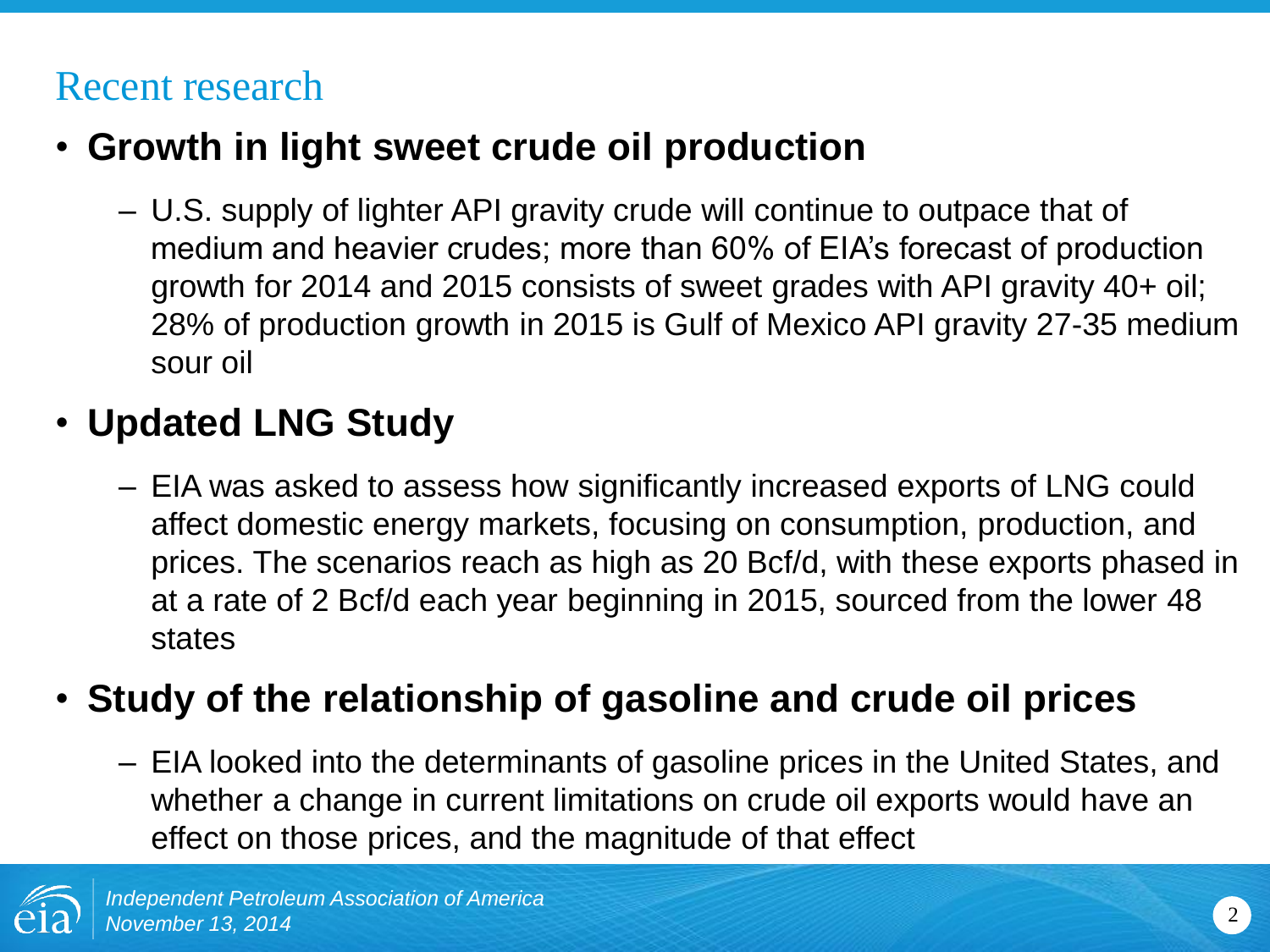These seven regions accounted for 95% of U.S. oil production growth and all U.S. natural gas production growth from 2011-2013



*Source: EIA, Drilling Productivity Report*

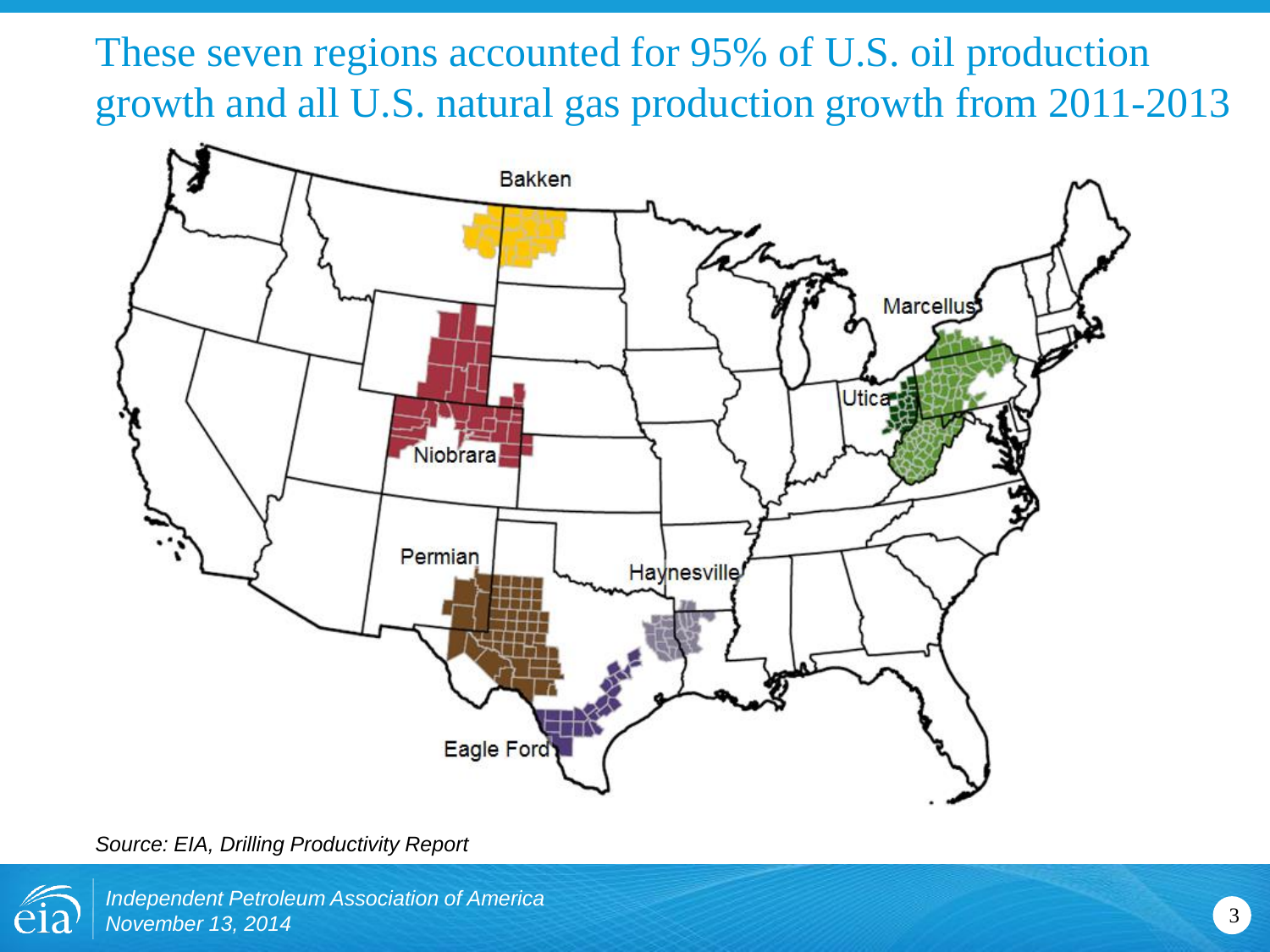### The U.S. has experienced a rapid increase in natural gas and oil production from shale and other tight resources



*Sources: EIA derived from state administrative data collected by DrillingInfo Inc. Data are through August 2014 and represent EIA's official tight oil & shale gas estimates, but are not survey data. State abbreviations indicate primary state(s).*

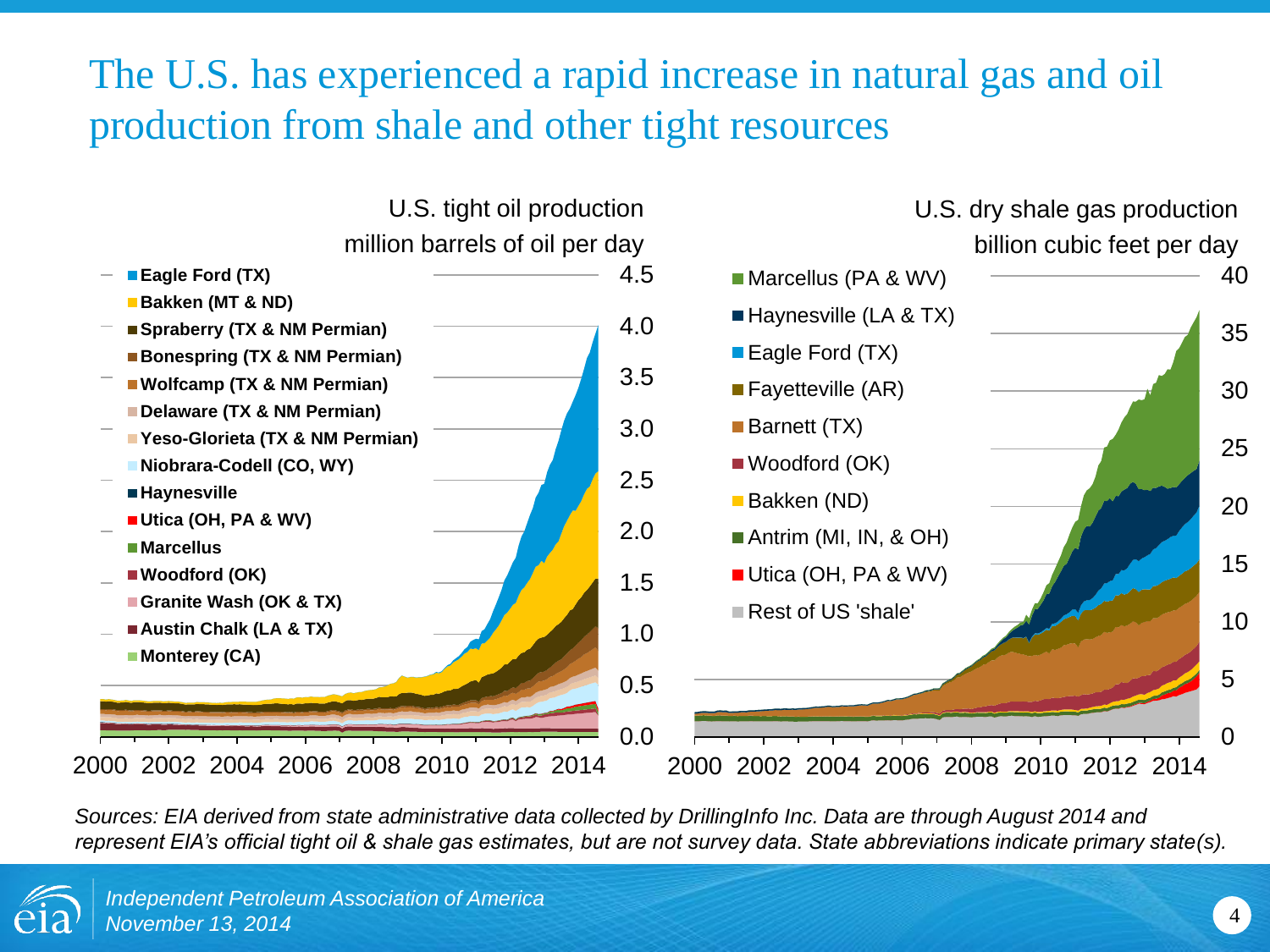### U.S. shale gas leads growth in total gas production through 2040, when production exceeds 100 billion cubic feet per day



U.S. dry natural gas production trillion cubic feet

*Source: EIA, Annual Energy Outlook 2014, Reference case*

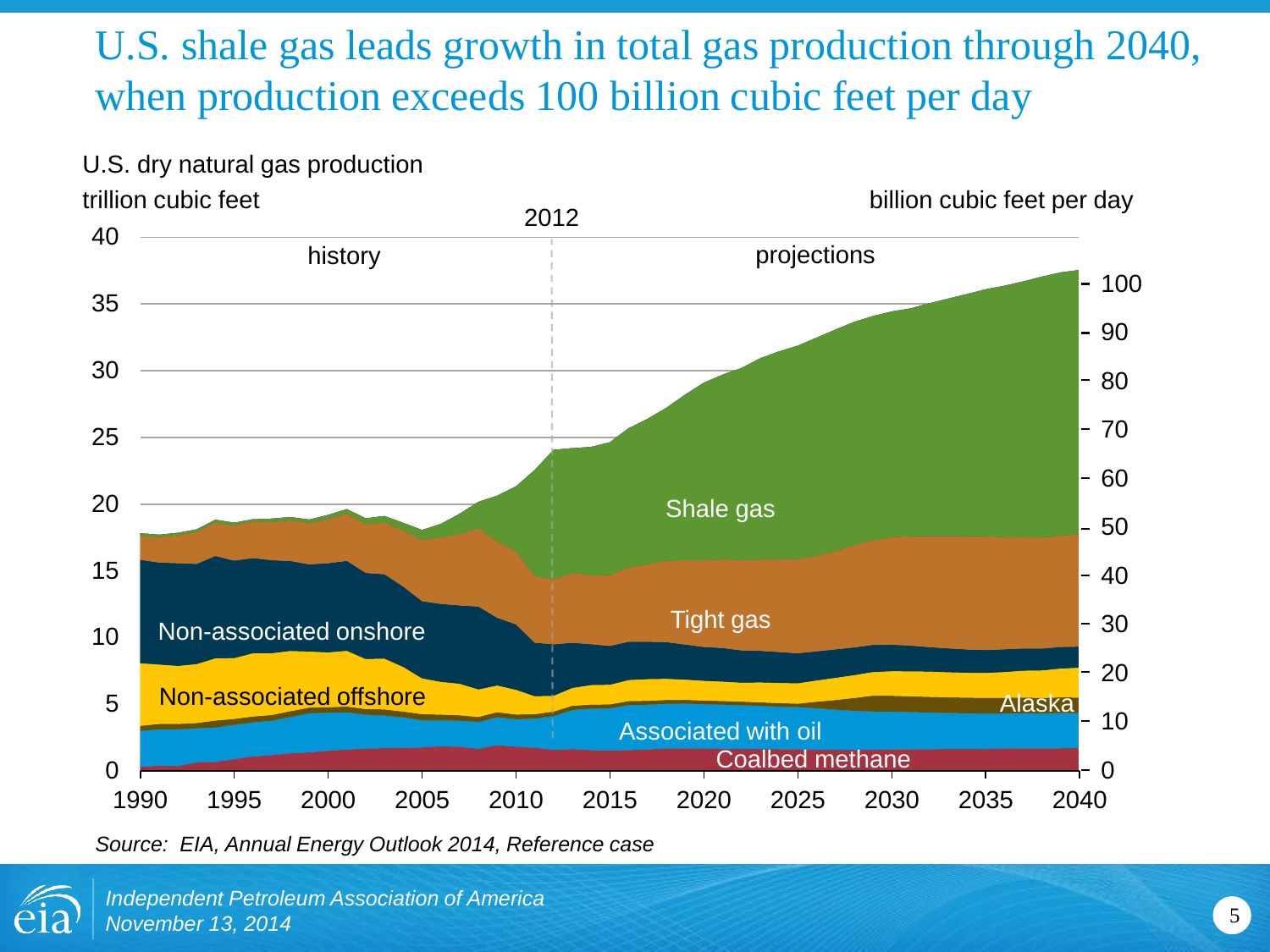### Natural gas consumption growth is driven by electric power, industrial, and transportation use

U.S. dry gas consumption trillion cubic feet



*Source: EIA, Annual Energy Outlook 2014, Reference case*

*\*Includes combined heat-and-power and lease and plant fuel \*\*Includes pipeline fuel*



6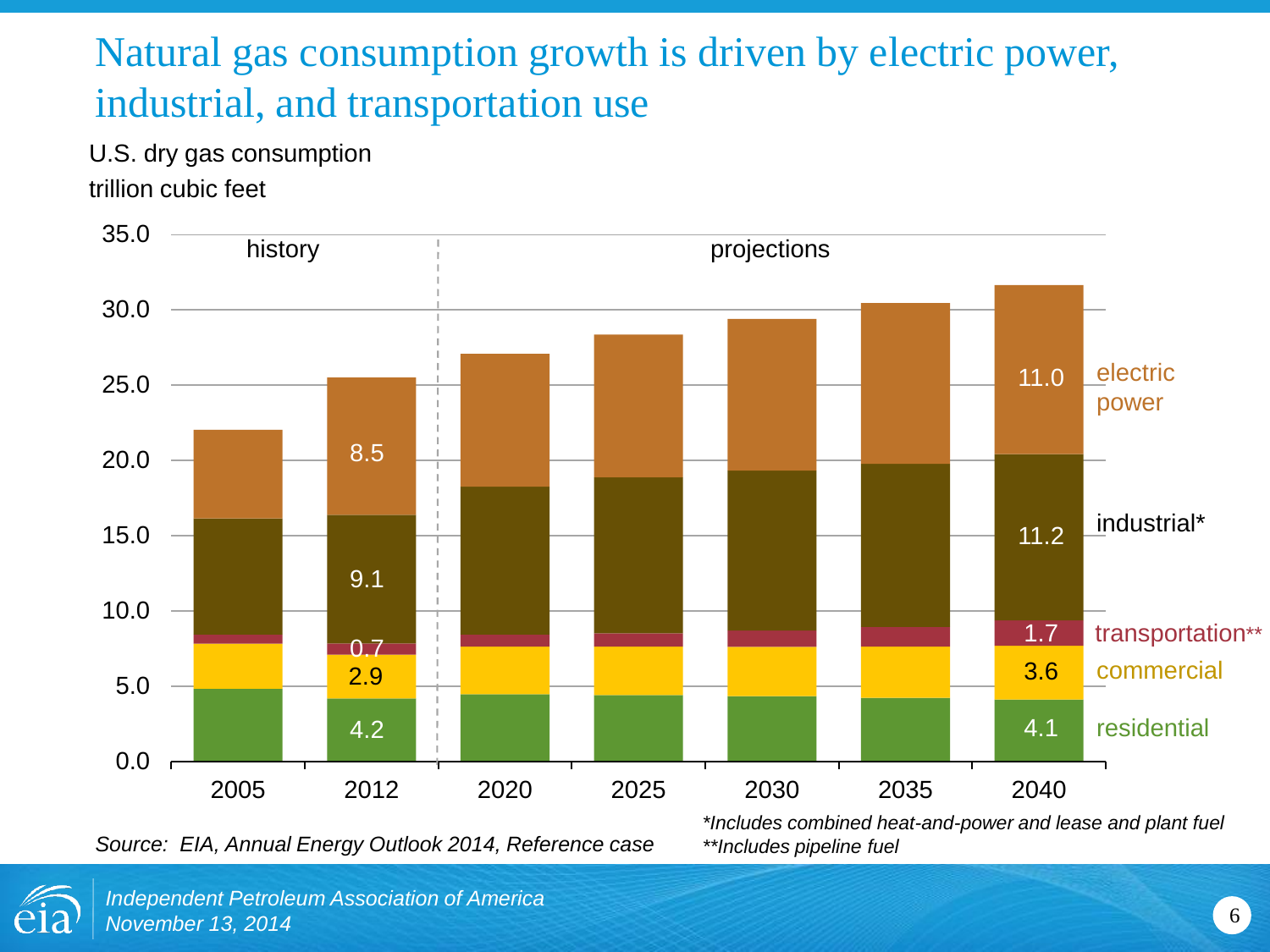### U.S. becomes a net exporter of natural gas in the near future



*Source: EIA, Annual Energy Outlook 2014 Reference case*

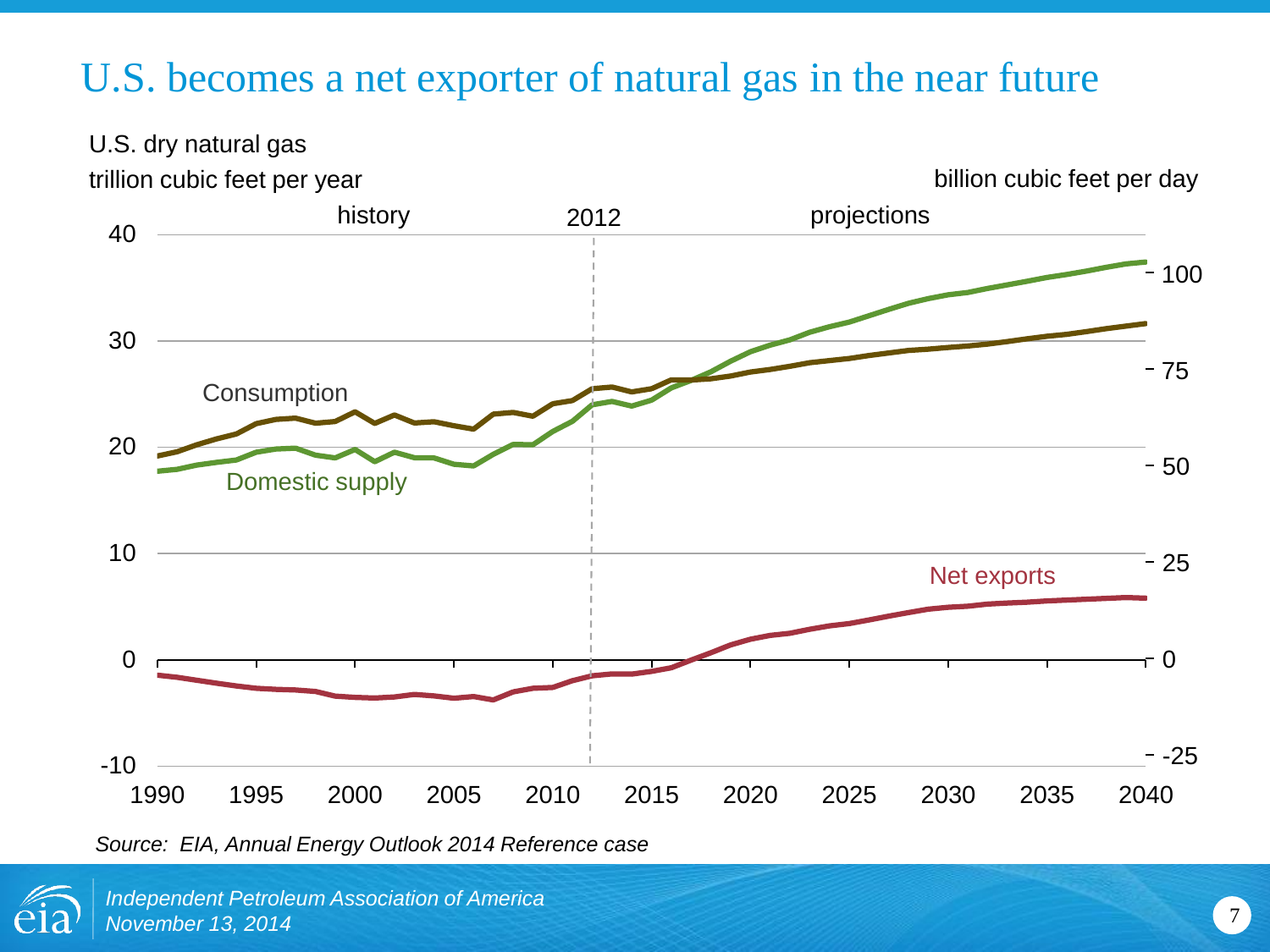# Projected U.S. natural gas trade depends on assumptions regarding resources and future technology advances



*Source: EIA, Annual Energy Outlook 2014, Reference case and High Oil and Gas Resource case*

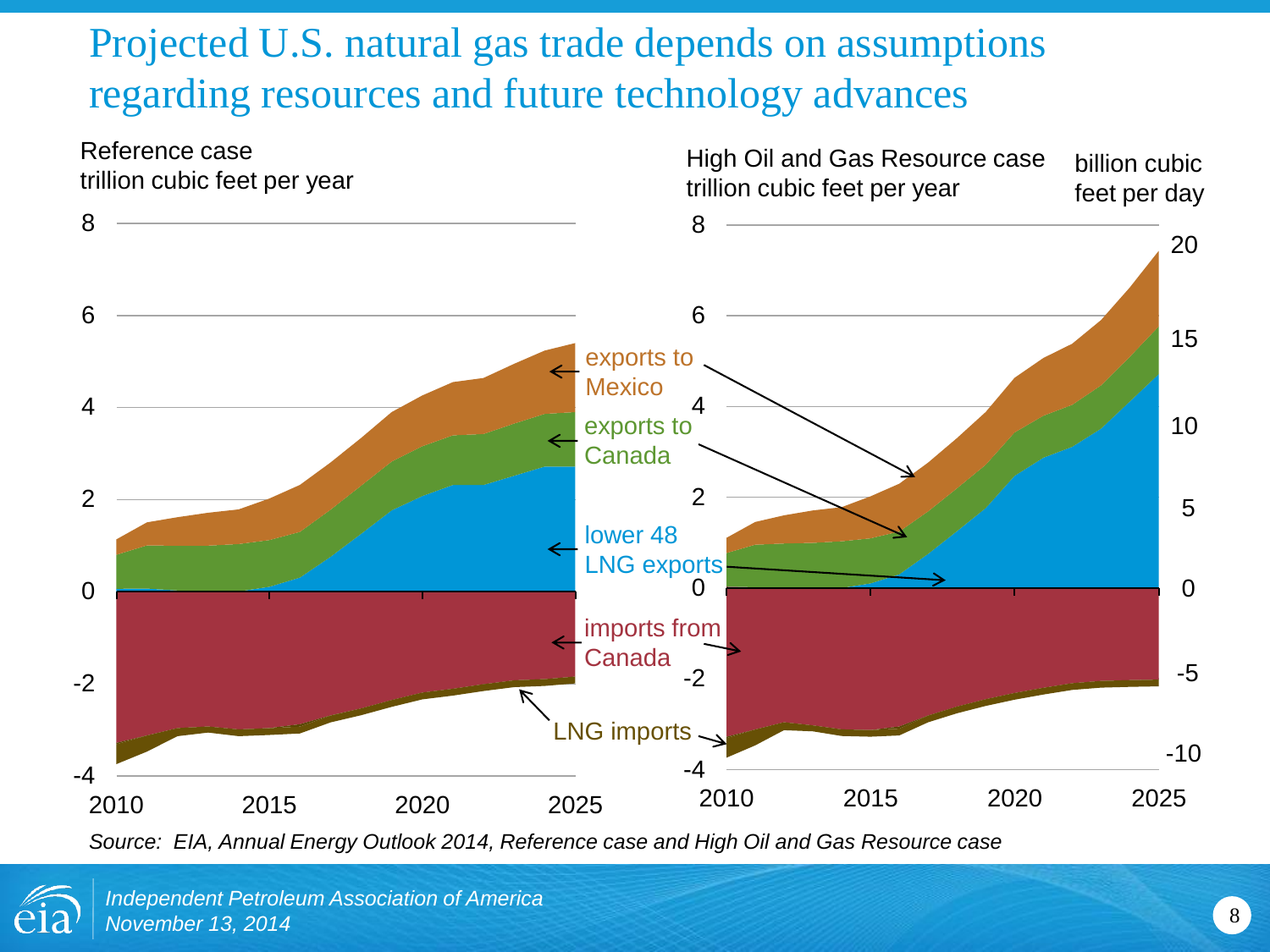# Key Takeaways from Updated EIA Study of added LNG exports

**Prices:** Projected average natural gas prices at the producer level average 4% to 11% above the Reference case projection across export scenarios over 2015-40, while residential natural gas prices in the export scenarios average 2% to 5% above their base projection

**Natural gas production:** With the exception of one baseline/scenario pairing, higher natural gas production satisfies 60% to 80% of the increase in natural gas demand from LNG exports over 2015-40

**Natural gas consumption:** The electric power sector accounts for most of the decrease in delivered natural gas. The electric generation mix shifts towards other generation sources, including coal and renewables, with some decrease in total generation as electricity prices rise

**CO<sup>2</sup> emissions:** Higher coal use leads to higher carbon dioxide output

**Expenditures:** On average, from 2015 to 2040, natural gas bills paid by end-use consumers in the residential, commercial and industrial sectors combined increase 1% to 8% across pairings of export scenarios and baselines. Increases in electricity bills paid by end-use customers range from 0% to 3%

**Economic gains:** Changes in the level of GDP relative to baseline range from 0.05% to 0.17% and generally increase with the amount of added LNG exports required to fulfill an export scenario; EIA's NEMS model may understate the economic benefits

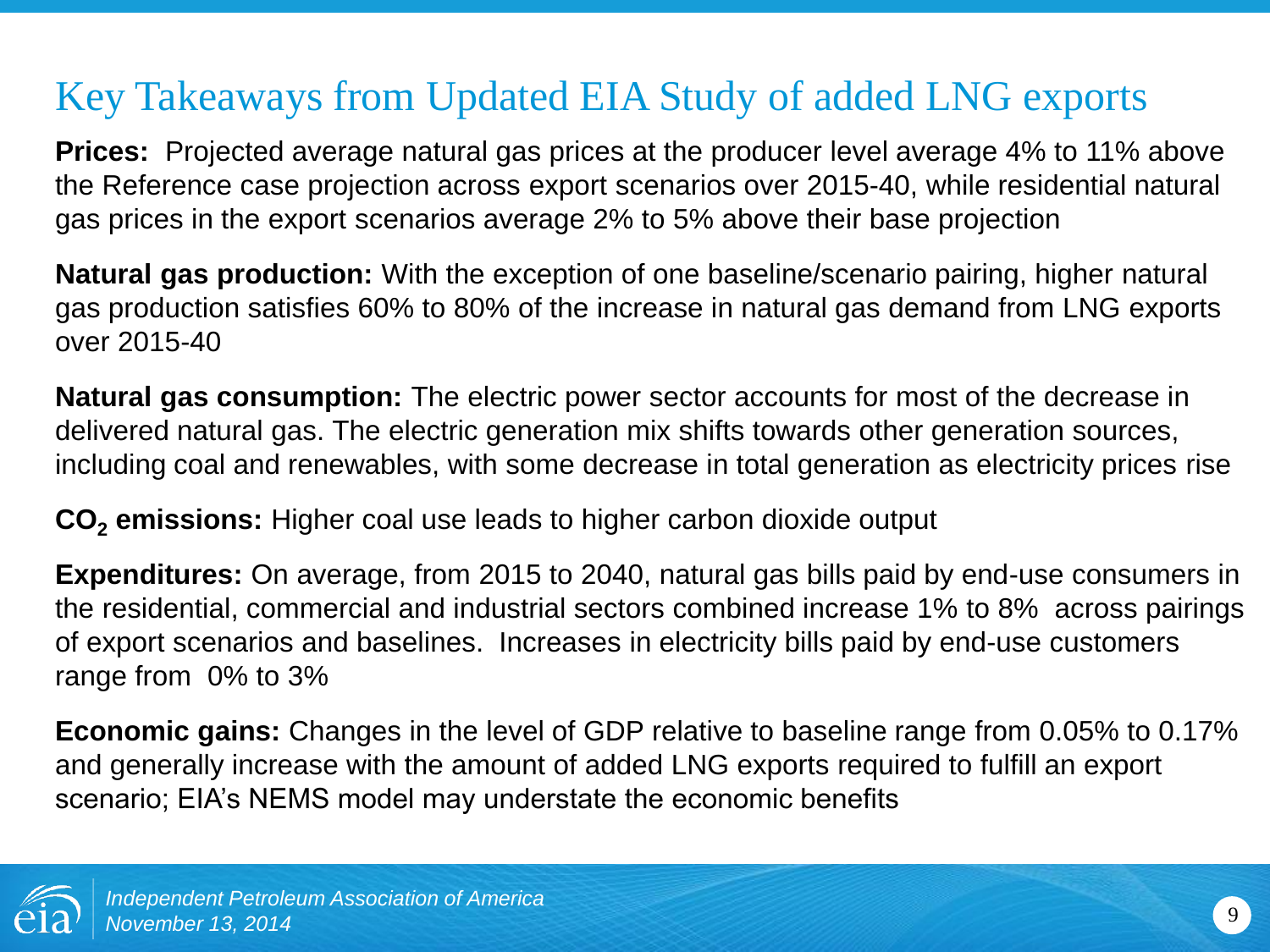Resource and technology assumptions have major implications for projected U.S. crude oil production beyond the next few years

Reference case million barrels per day High Oil and Gas Resource case million barrels per day



*Source: EIA, Annual Energy Outlook 2014; Short Term Energy Outlook, October 2014* 

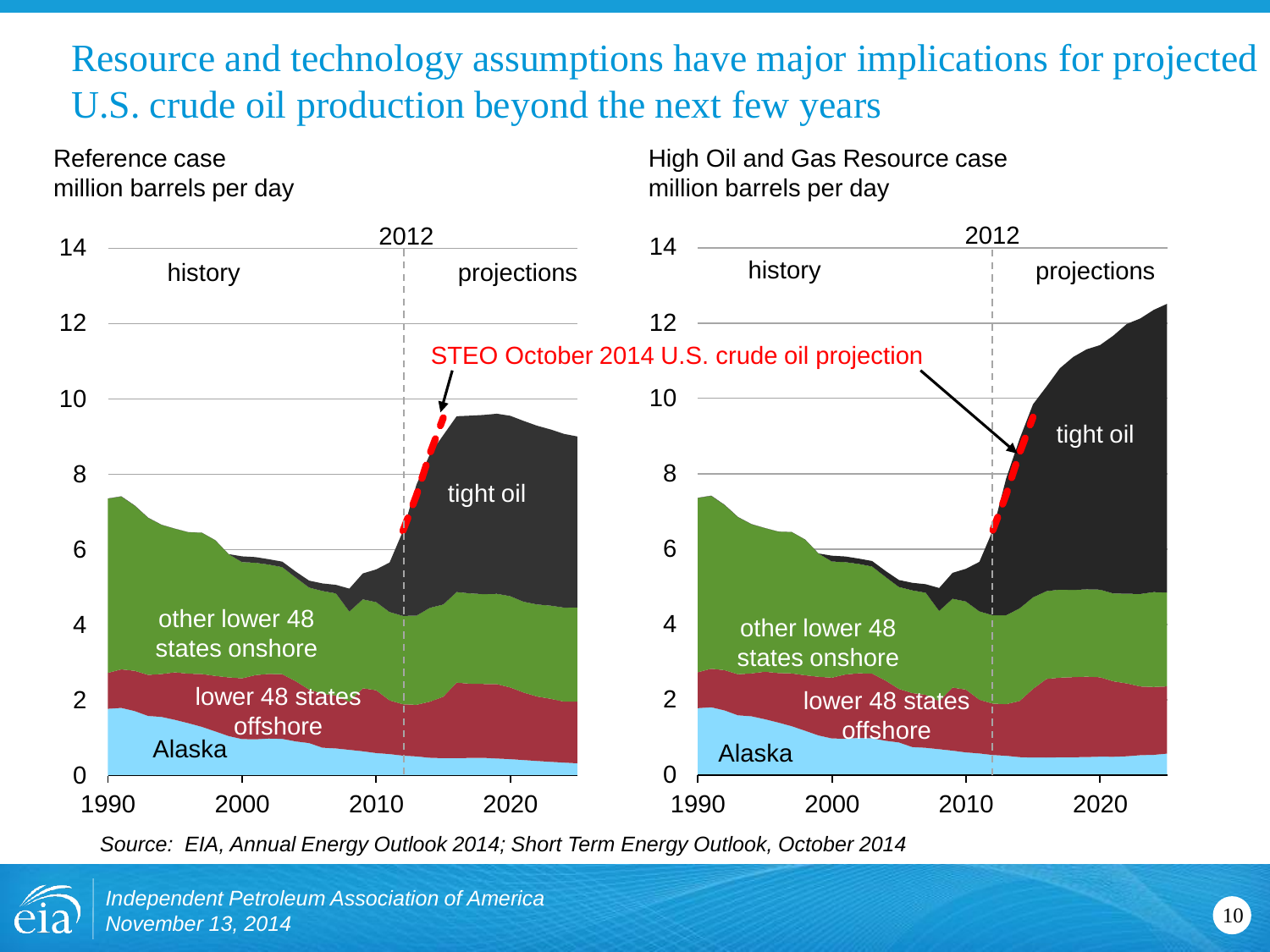# U.S. oil production growth helping to offset unplanned outages

estimated unplanned crude oil production outages million barrels per day



*\*monthly production delta versus Jan. 2011 production level*

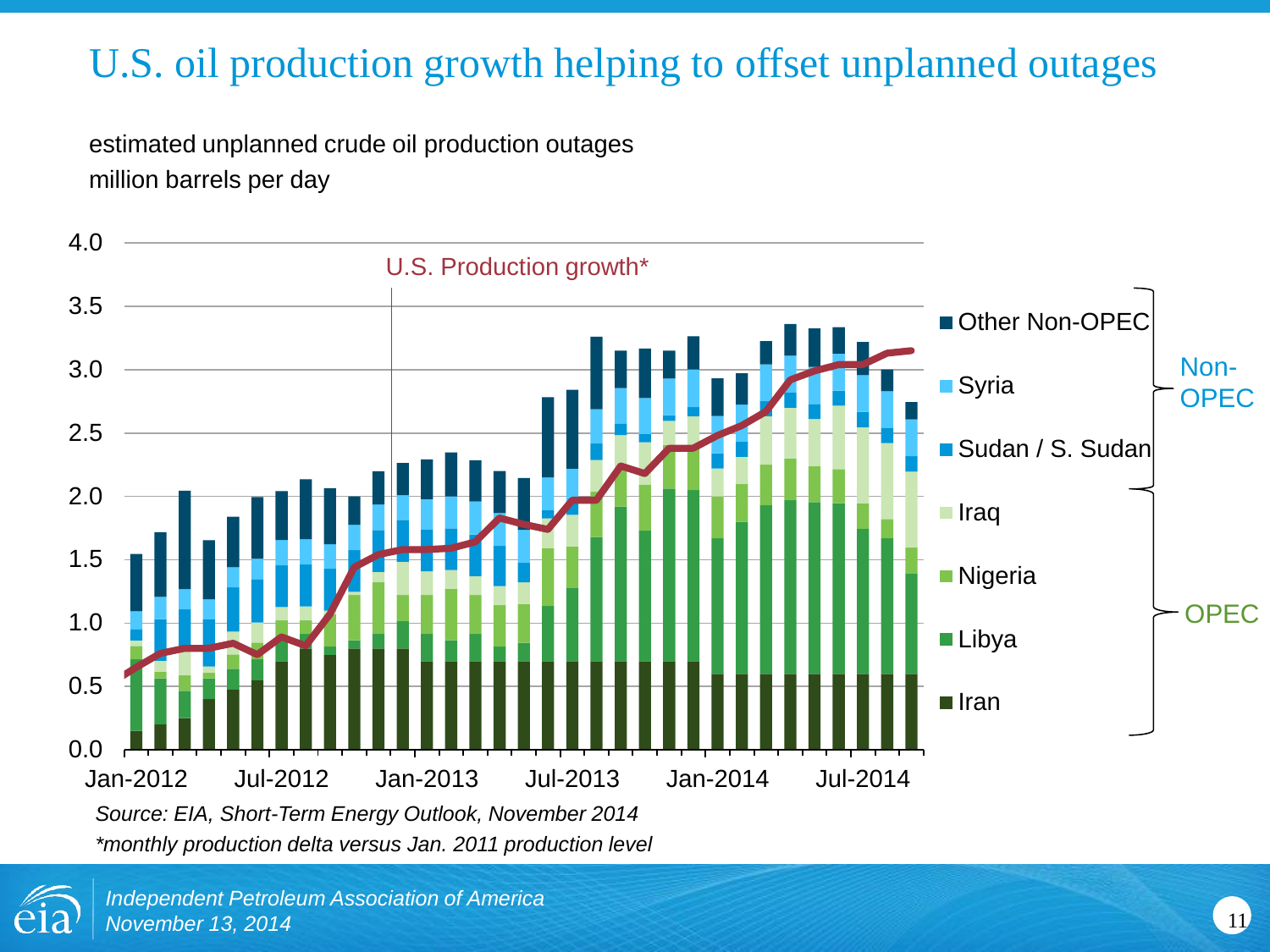# U.S. rail carloads of crude oil and petroleum products exceed 1.5 million b/d in 2014



*Source: U.S. Energy Information Administration, based on Association of American Railroads*

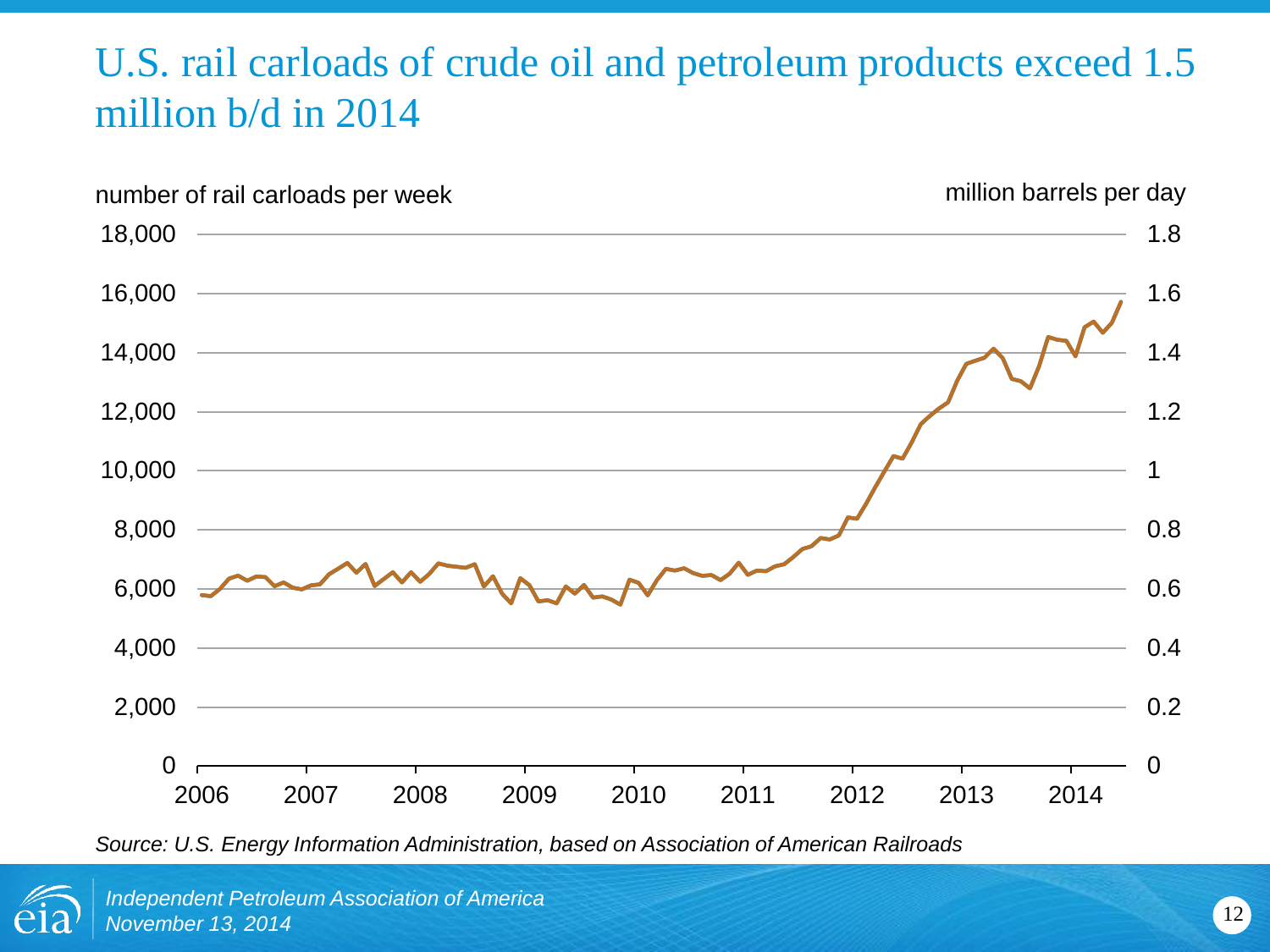# Growing U.S. oil production and rising demand in China have together made China the world's largest net oil importer

#### net imports for China and the United States



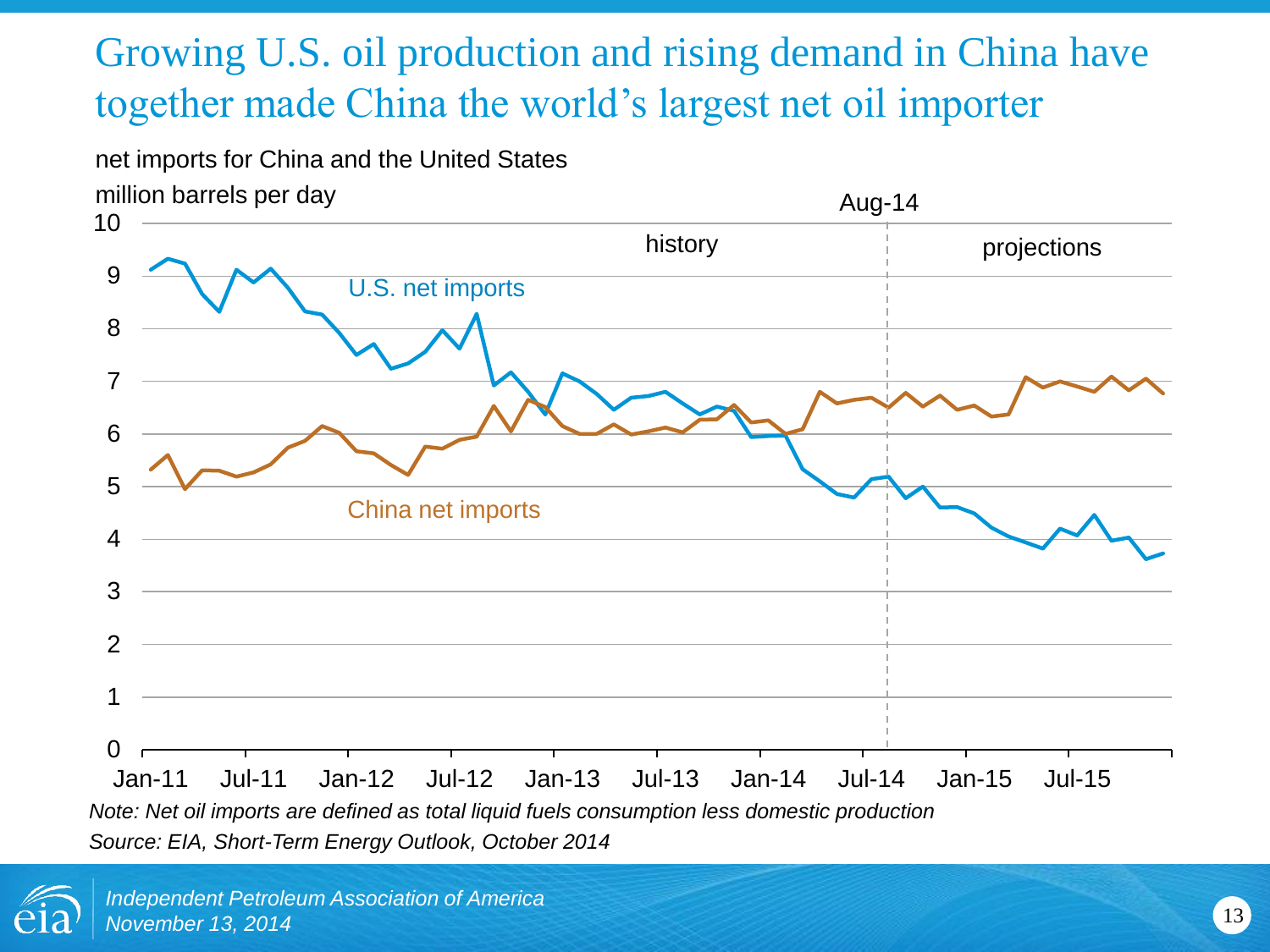### U.S. is the largest producer of petroleum and natural gas in the world



estimated U.S., Russia, and Saudi Arabia petroleum and natural gas production quadrillion Btu million barrels per day of oil equivalent

*Source: U.S. Energy Information Administration*

*Note: Petroleum production includes crude oil, natural gas liquids, condensates, refinery processing gain, and other*  liquids, including biofuels; barrels per day oil equivalent were calculated using a conversion factor of 1 barrel oil *equivalent=5.55 million British thermal units (Btu)*

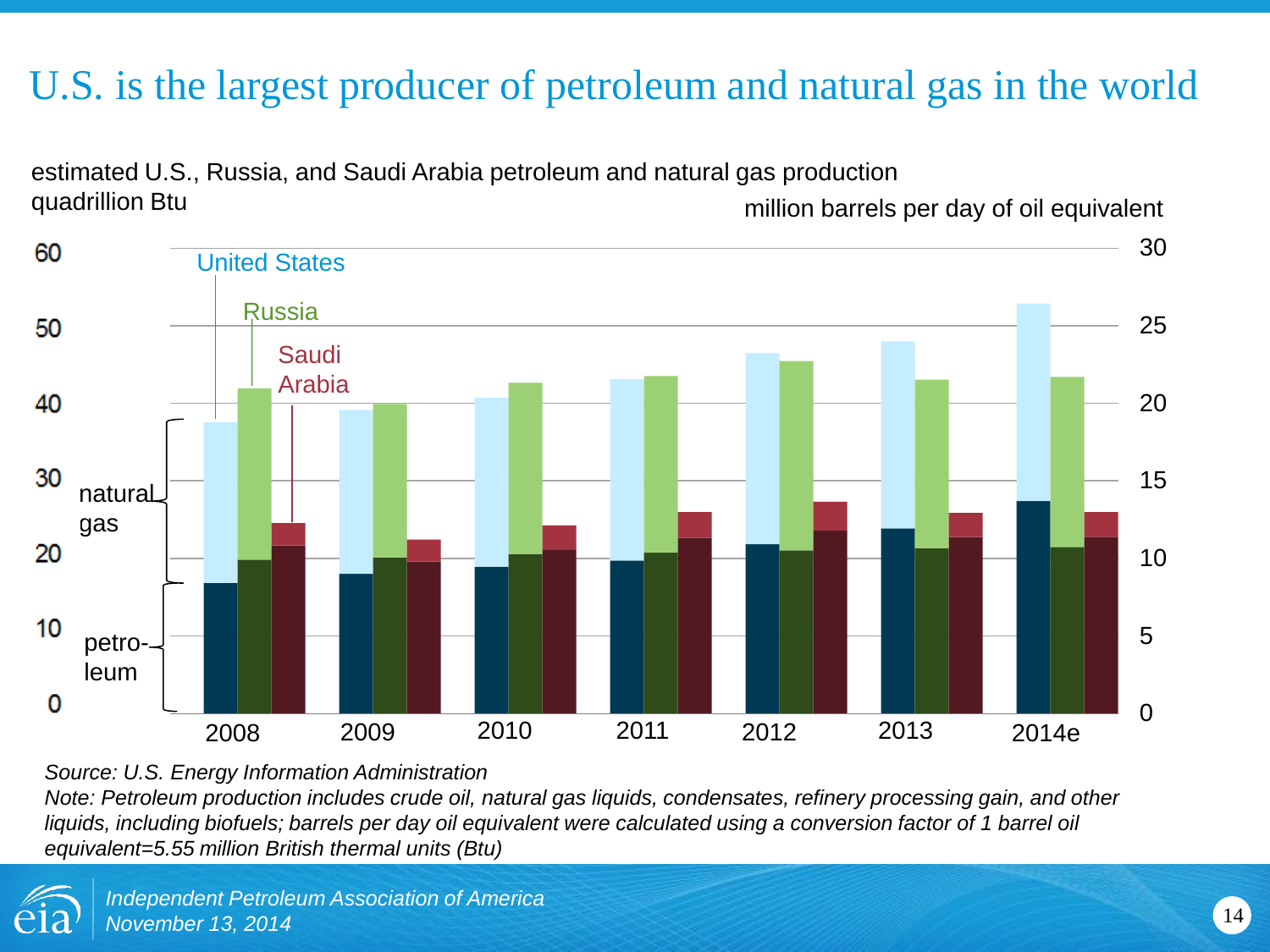### Effect of low oil prices on U.S. shale oil production



*Source: Rystad Energy North America Quarterly Shale Report* 

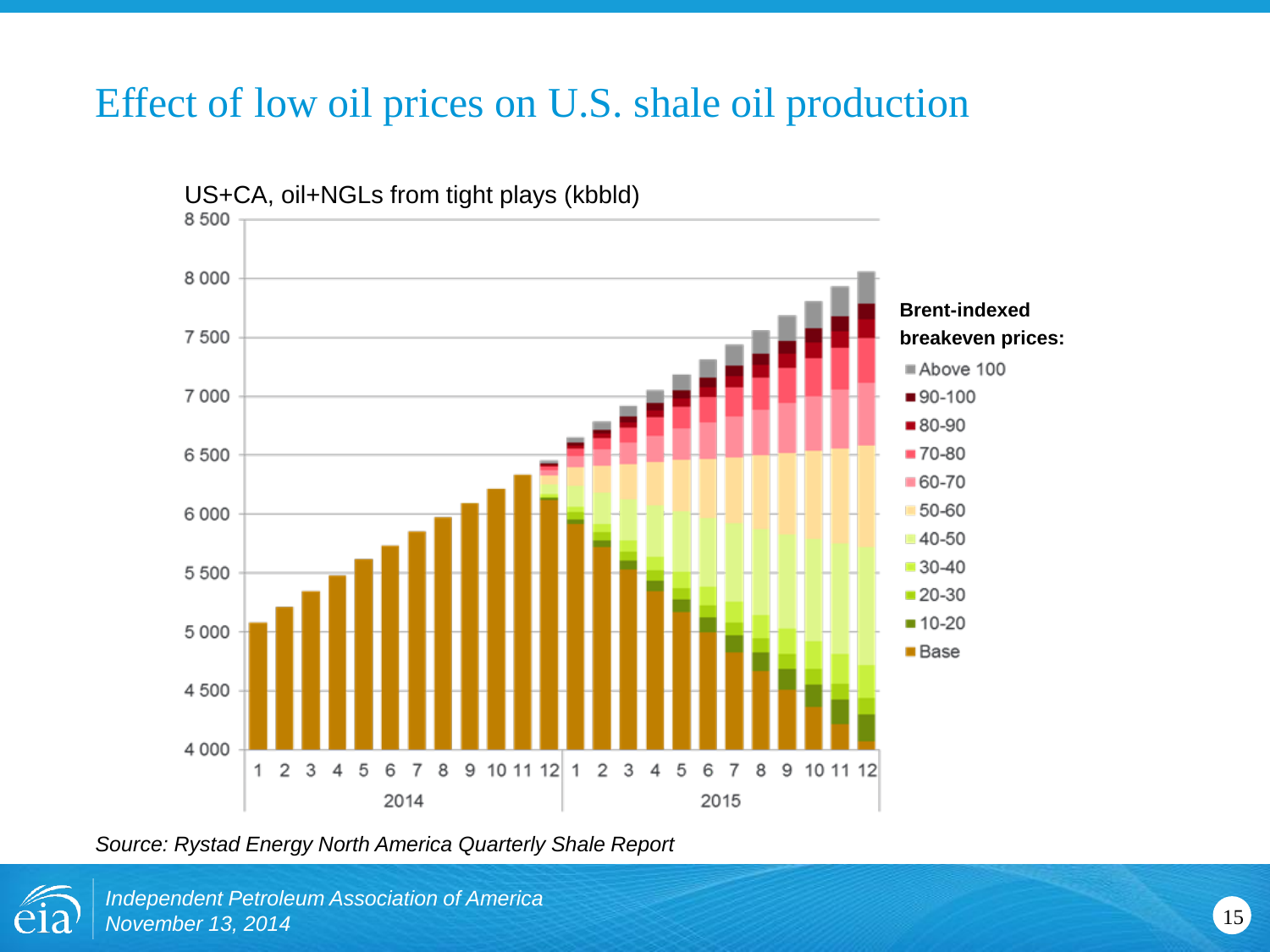### U.S. is already a major net exporter of petroleum products

U.S. petroleum product net exports million barrels per day



*Source: EIA, Annual Energy Outlook 2014 Reference case and Short Term Energy Outlook*

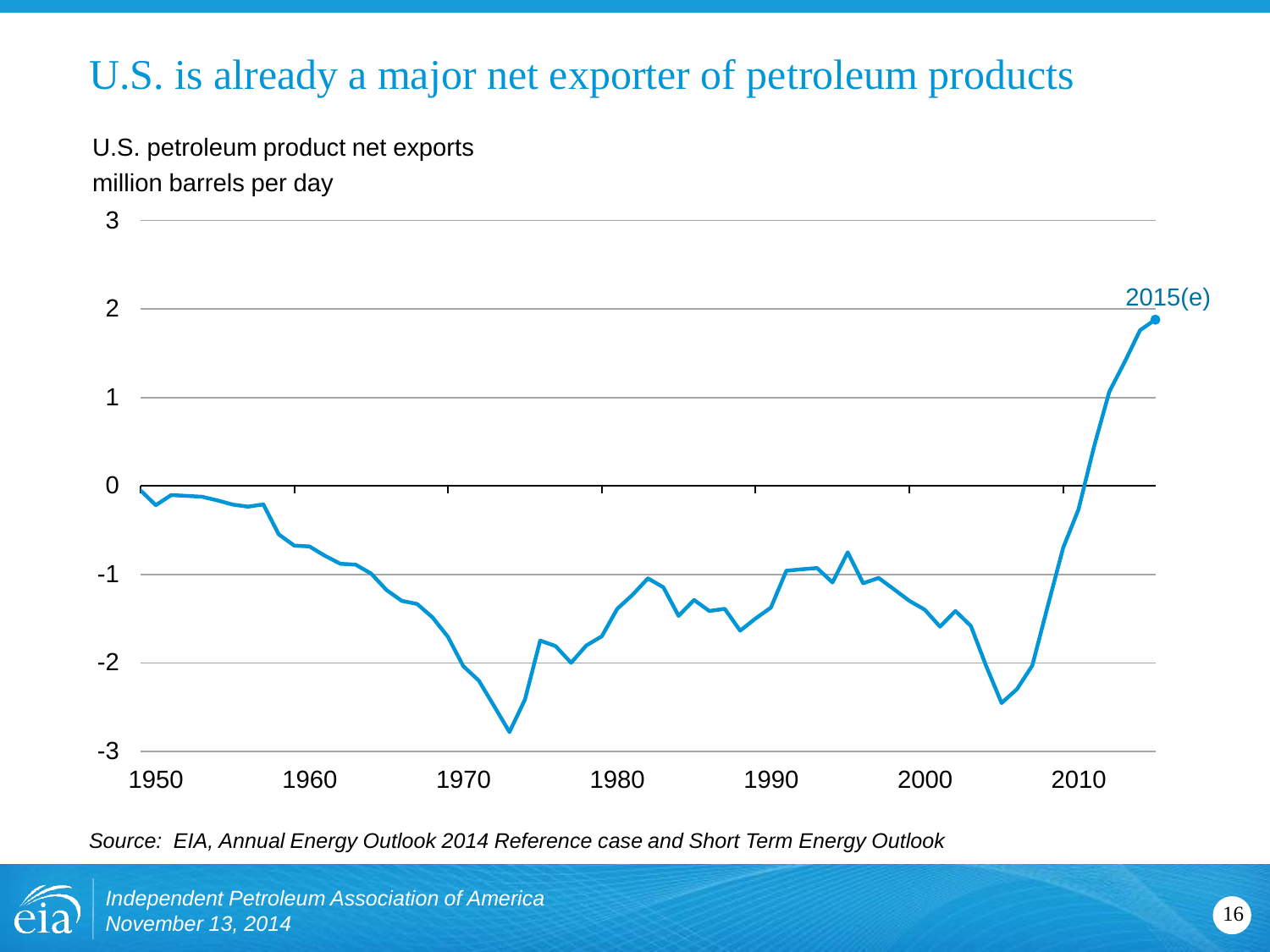# Key observations from EIA's analysis of the relationship between gasoline and crude oil prices

- Prices of Brent crude oil, an international benchmark, are more important than the price of West Texas Intermediate (WTI), a domestic benchmark, for determining gasoline prices in all four U.S. regions studied
- The effect that a relaxation of current limitations on U.S. crude oil exports would have on U.S. gasoline prices depends on its effect on international crude prices rather than its effect on domestic crude prices
- Gasoline is a globally traded commodity, and prices are highly correlated across global spot markets
- Gasoline supply, demand, and trade in various regions are changing; U.S. Gulf Coast and Chicago spot gasoline prices, which are closely linked, are now often the lowest in the world during fall and winter months

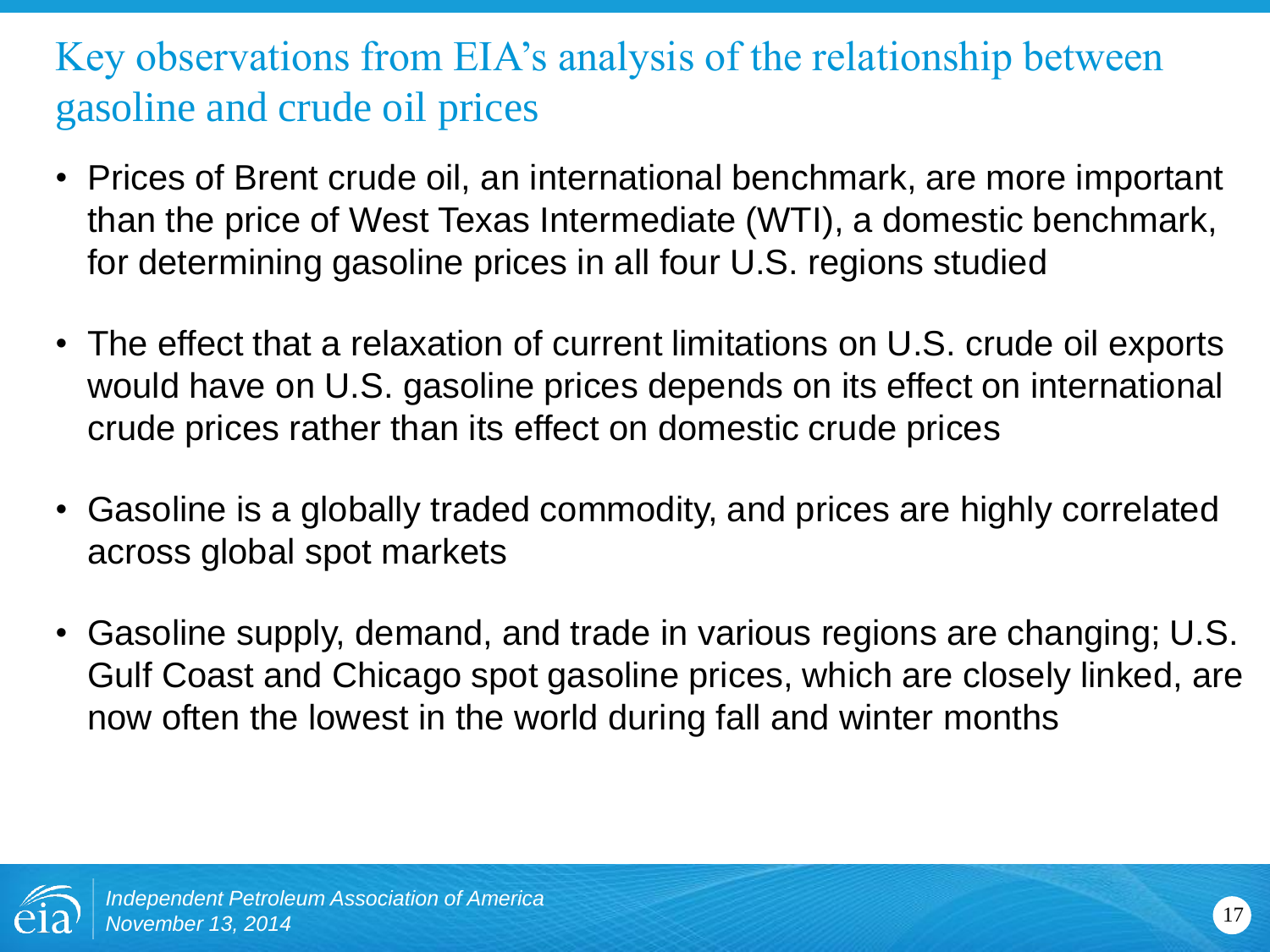### Most of the growth in production between 2011 and 2015 consists of sweet grades with API gravity of 40 or above

U.S. crude oil production by type million barrels of oil per day



*Source: EIA, DrillingInfo, Colorado DNR, Texas RRC. <http://www.eia.gov/analysis/petroleum/crudetypes/>*



*Independent Petroleum Association of America November 13, 2014* 18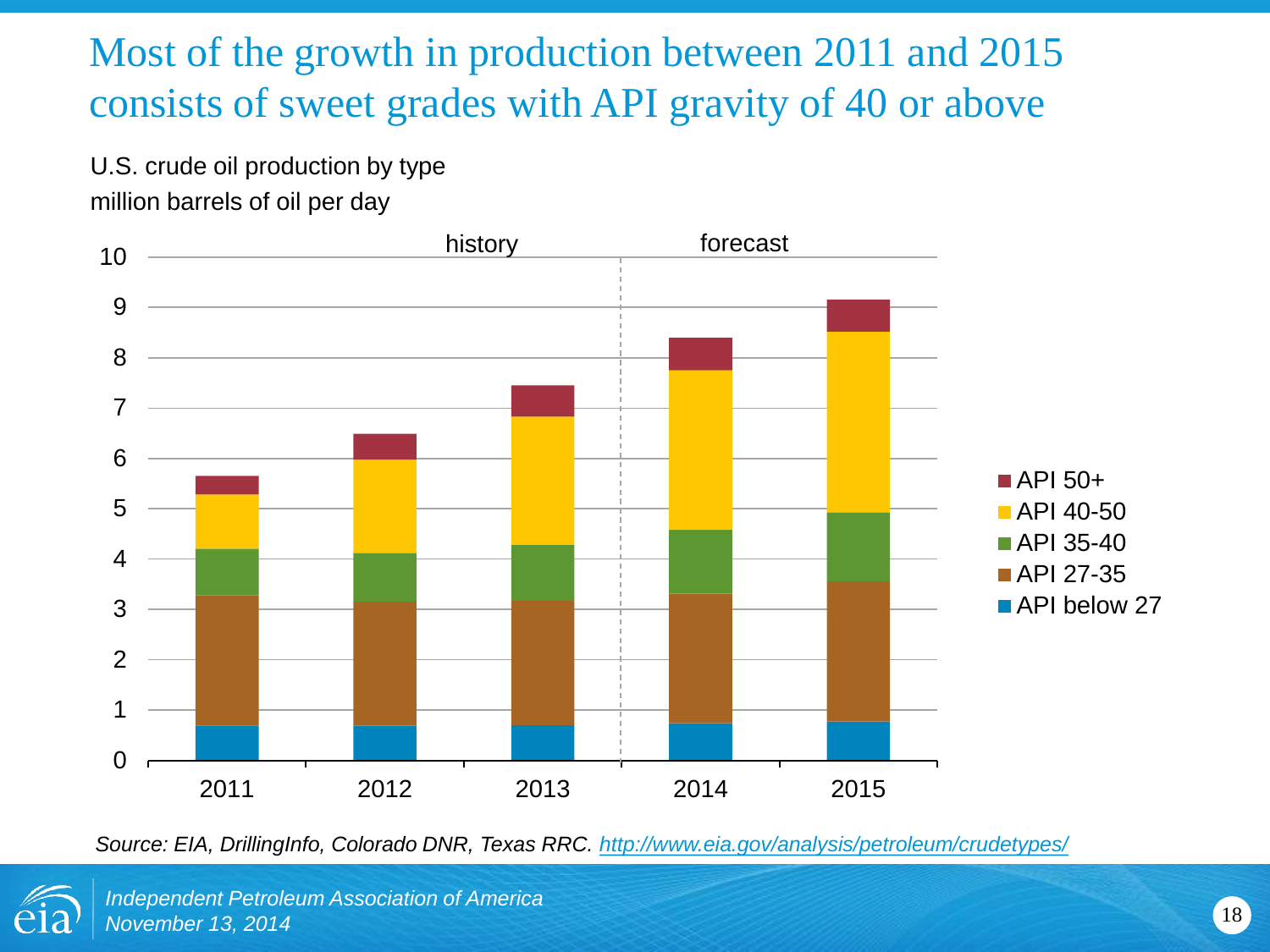# Crude oil and associated liquids contain a wide variety of hydrocarbons





*Source: EIA via Harvey Crude Assay Management System*



*Independent Petroleum Association of America November 13, 2014*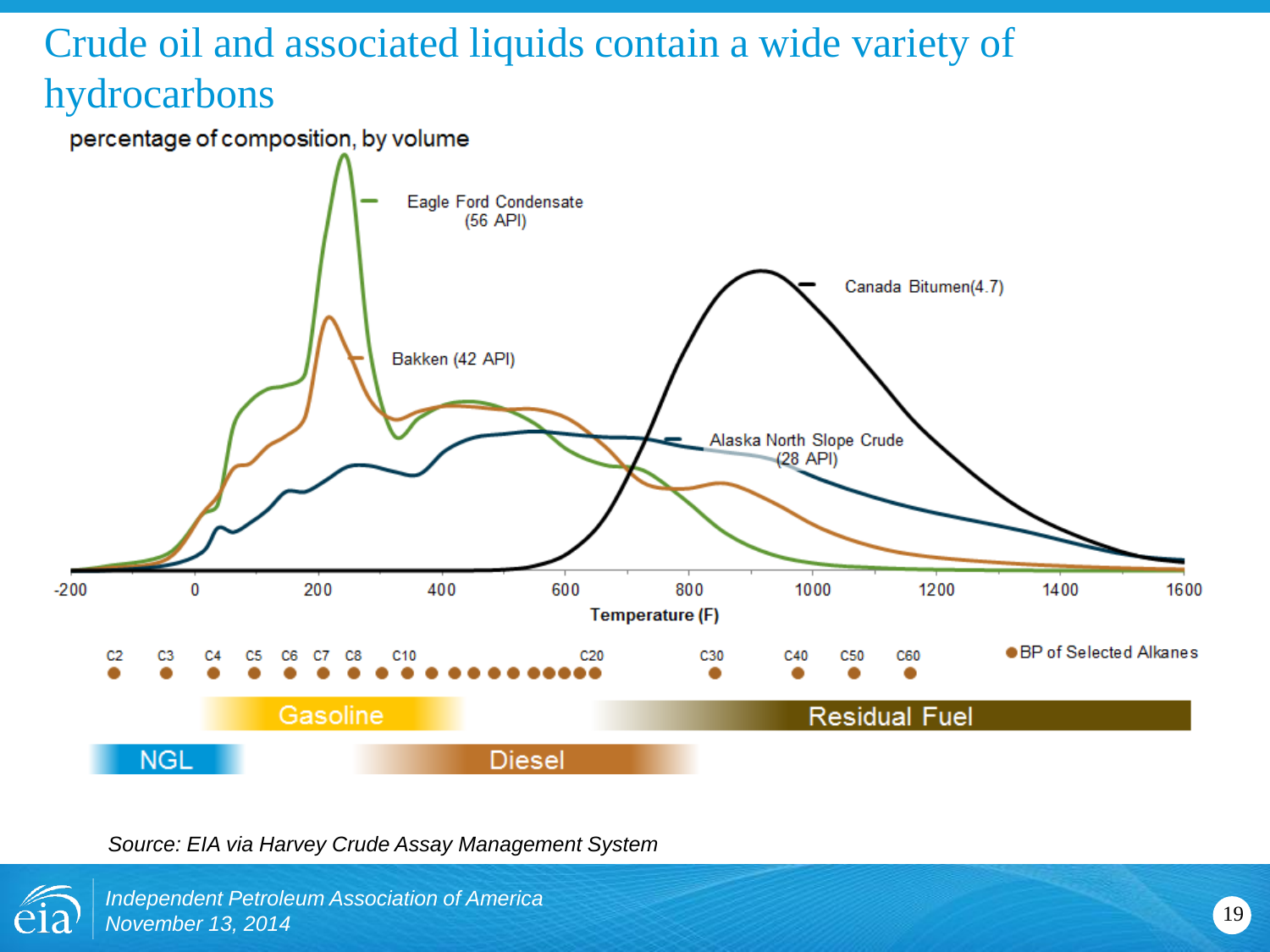### Distillation processes and resulting products



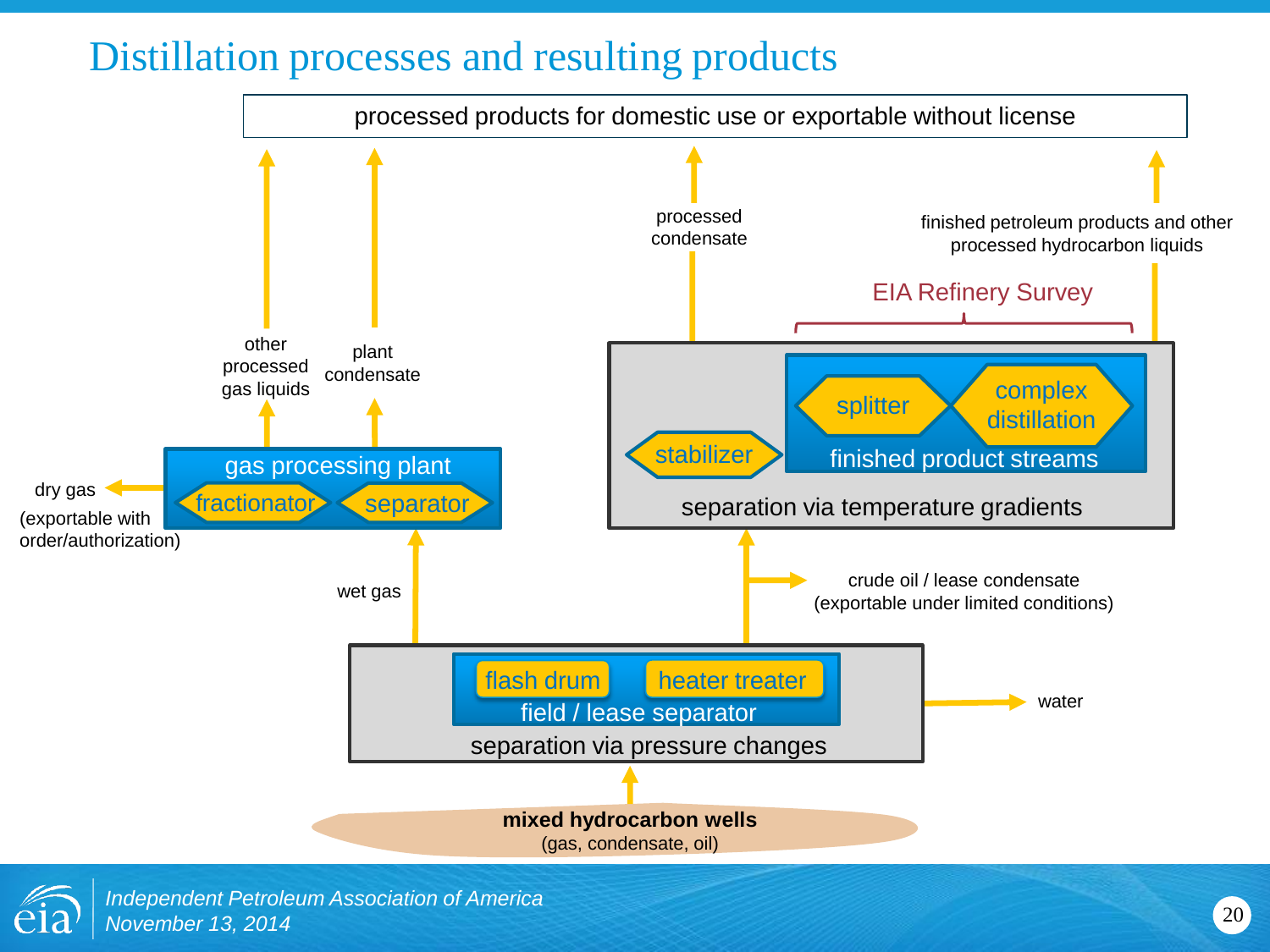# In the AEO reference case, annual carbon dioxide emissions rise slowly, but remain below levels reached in the 2000s

Figure MT-66. Energy-related carbon dioxide emissions in five cases, 2000-40



*Source: EIA Annual Energy Outlook 2014*

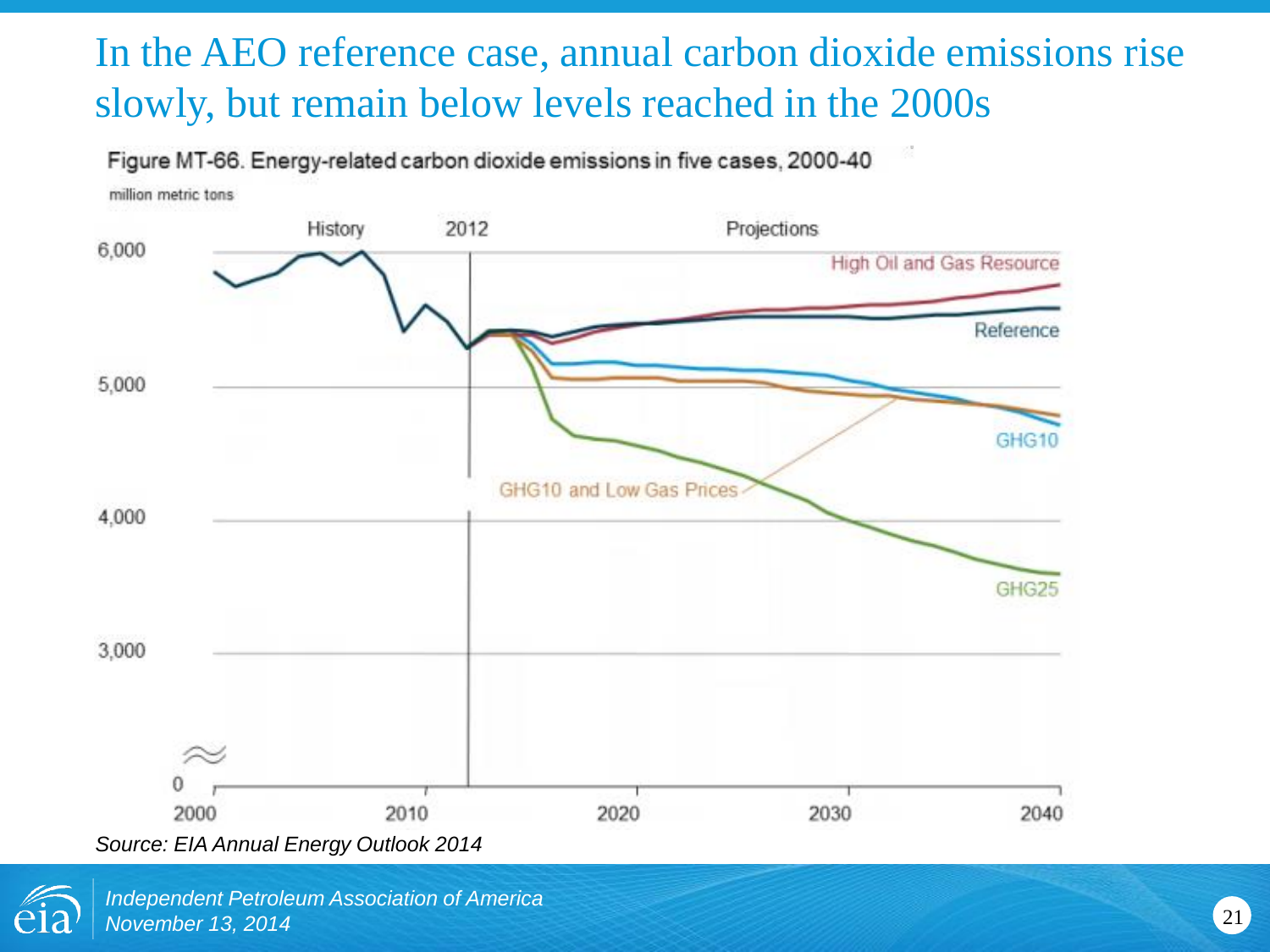### EIA projects declines in carbon dioxide emissions for all sectors except industrial relative to 2005

Figure MT-64. U.S. energy-related carbon dioxide emissions by sector and fuel in the Reference case, 2005 and 2040

million metric tons



*Source: EIA Annual Energy Outlook 2014*

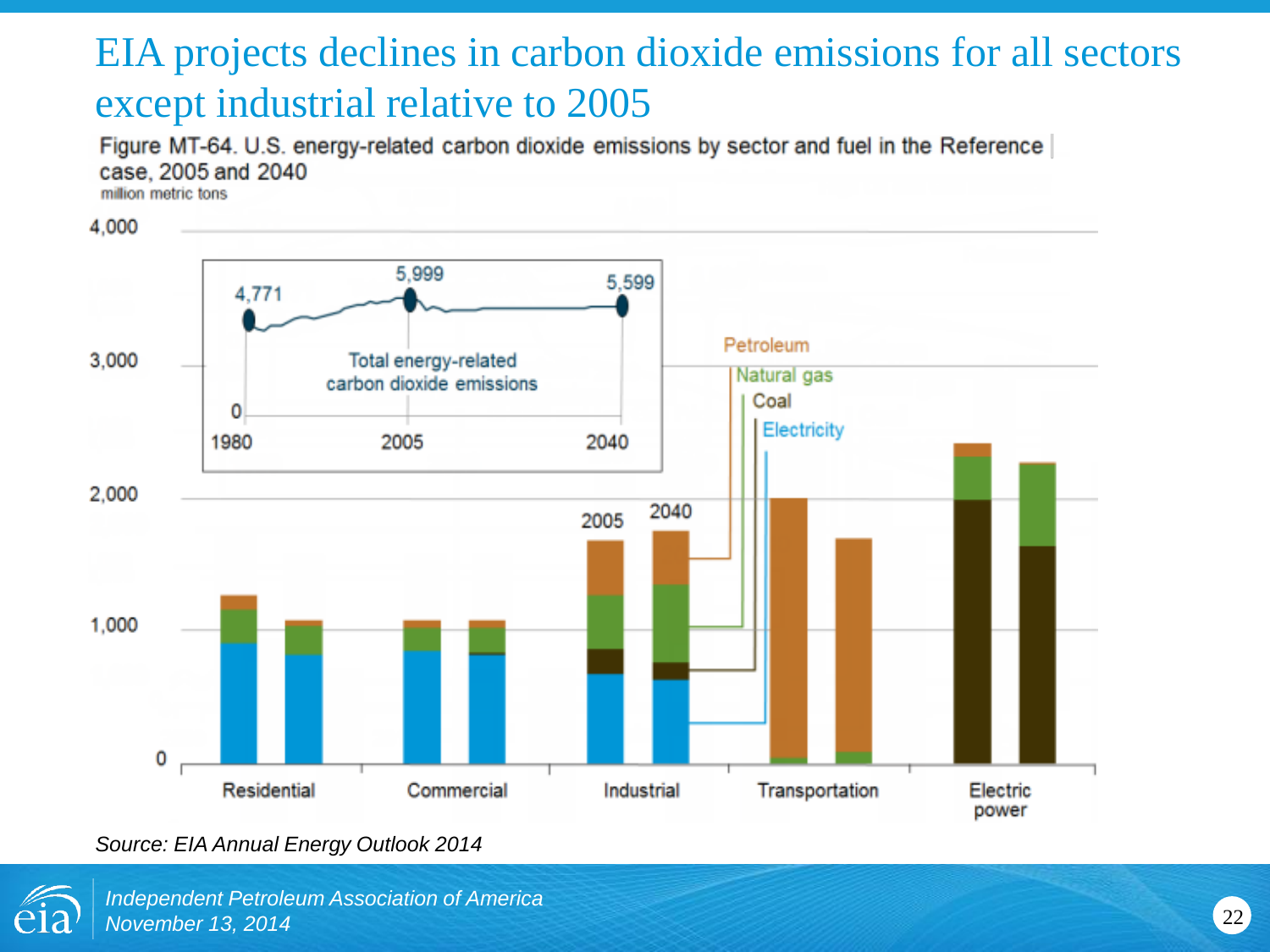# Coal continues to account for the largest share of global energyrelated carbon dioxide emissions throughout the projection

world energy-related carbon dioxide emissions by fuel billion metric tons



*Source: EIA, International Energy Outlook 2013*

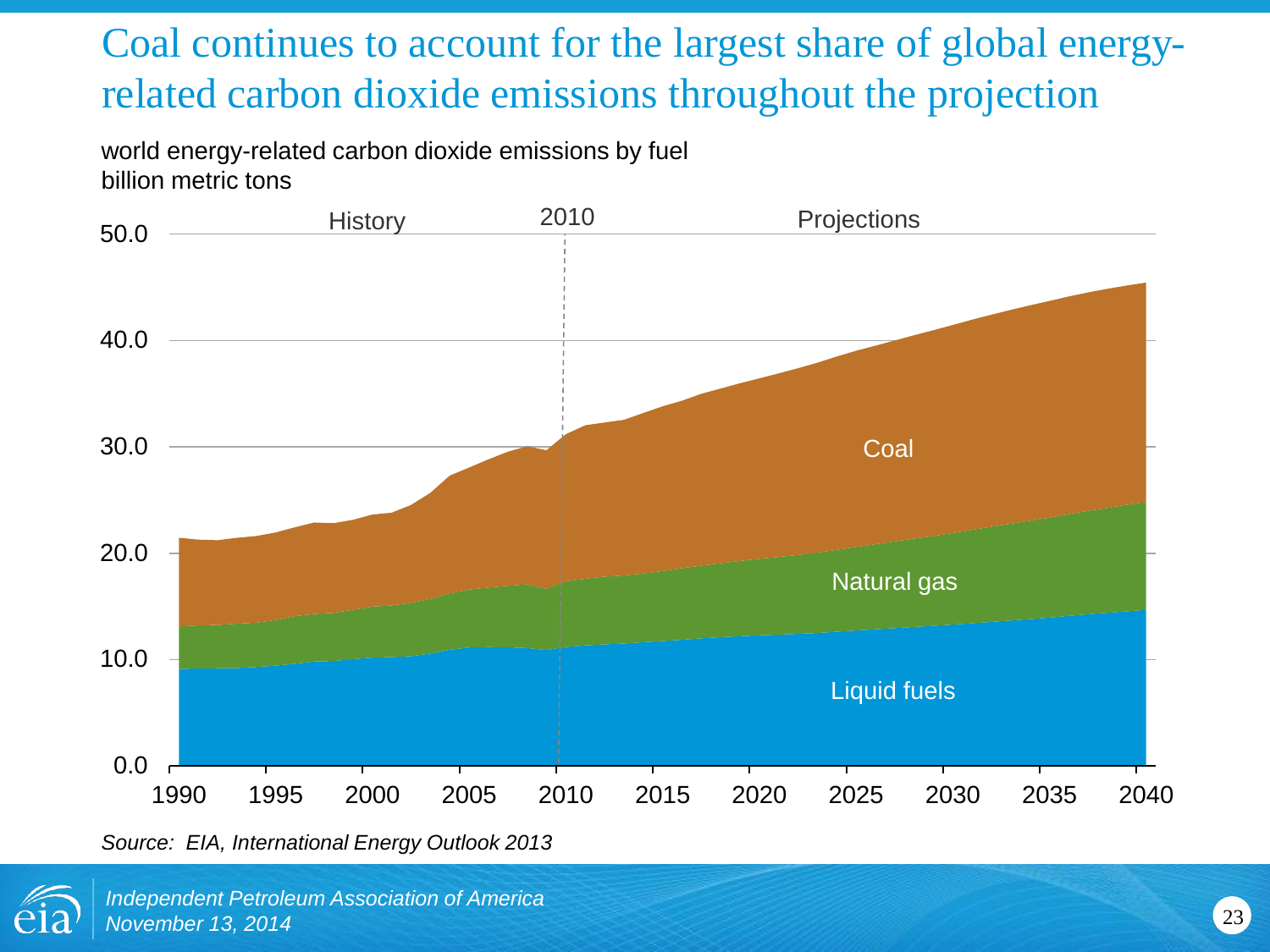### Areas of uncertainty in the outlook

- Oil prices
- China's energy demand growth; particularly in transportation
- Increasing global trade of natural gas and hydrocarbon gas liquids in addition to oil
- Global development of tight oil and shale gas resources
- Policy decisions on crude oil exports
- Impact of geopolitical tensions on energy supply
- Constraints on  $CO<sub>2</sub>$